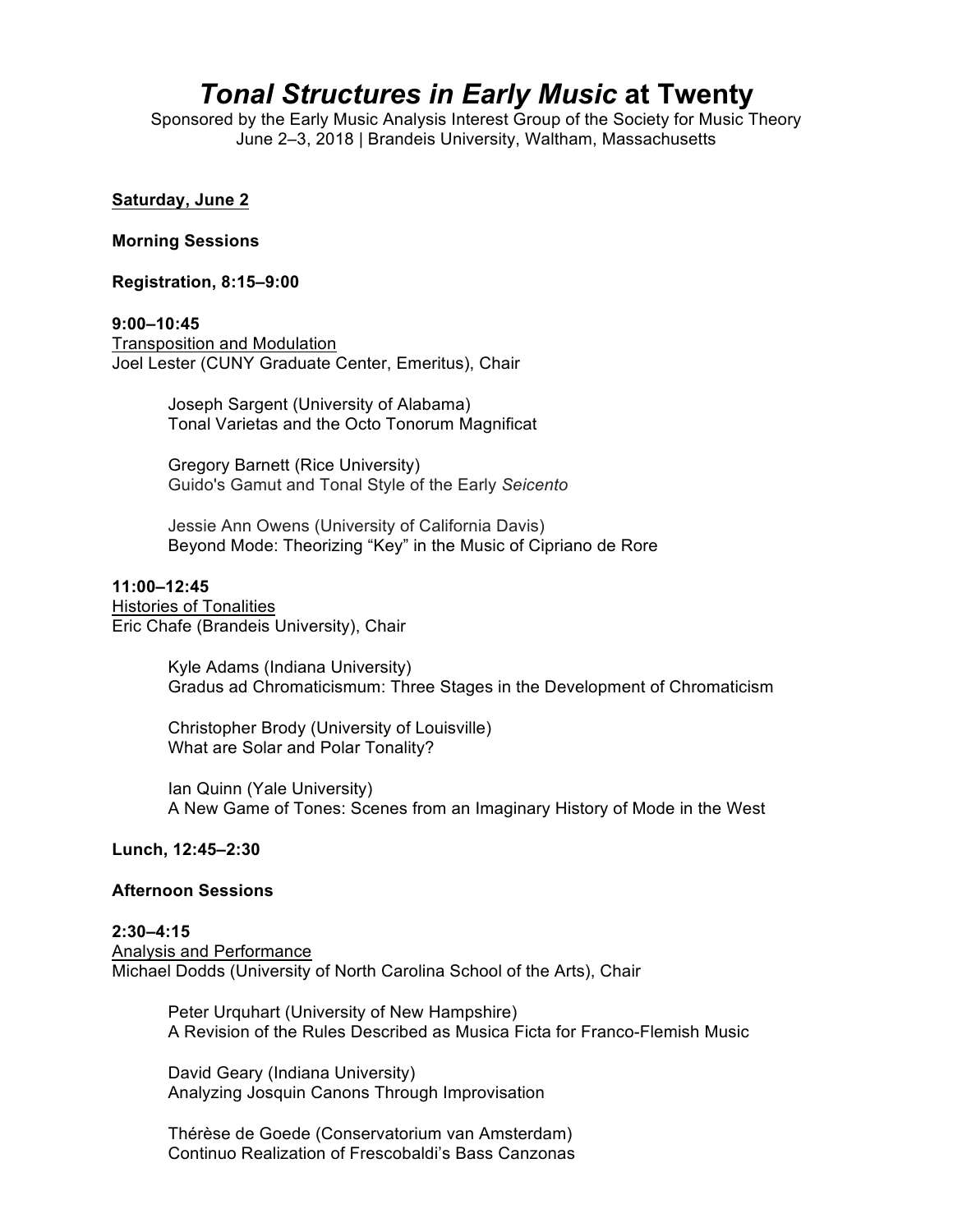**4:30–6:15** Contrapuntal Strategies and Large-Scale Organization YouYoung Kang (Scripps College), Chair

> Stephen Komer (Indiana University) An Examination of Mode in Josquin's *Missa L'homme armé super voces musicales*, Credo

Loren Ludwig (ACRONYM) "Maintaining a Point": [m]inimalist Strategies in Sixteenth-Century Polyphony

Cella Westray (Northwestern University) Composing by Fantasy: "Written-Out Improvisations" and their Stylistic Implications in Seventeenth-Century Consort Fantasias

# **Banquet, 7:00 pm**

Copper House Tavern 380 Winter St, Waltham, MA 02451(attached to the Best Western)

# **Sunday, June 3**

# **Morning Session**

**9:00–11:00** Polyphony in the Late Middle Ages Karen Cook (University of Hartford), Chair

> John Koslovsky (Conservatorium van Amsterdam / Utrecht University) Tonal Structures in Notre Dame Polyphony: The Case of Felix Salzer

Ryan Taycher (Indiana University) Contrapunctus Structure and Elaborative Figurations in the Ars Nova Motet

Carolann Buff (Indiana University) Tenor, Contratenor, Solus Tenor: Implications for Three- and Four-Voice Motets at the End of the Middle Ages

# **Roundtable Discussion, 11:15–12:30**

Panelists: Cristle Collins Judd (Sarah Lawrence College), Michael Dodds (University of North Carolina School of the Arts), Megan Kaes Long (Oberlin College Conservatory of Music), Jessie Ann Owens (University of California Davis, Emeritus), Timothy Steele (Calvin College), Frans Wiering (Utrecht University)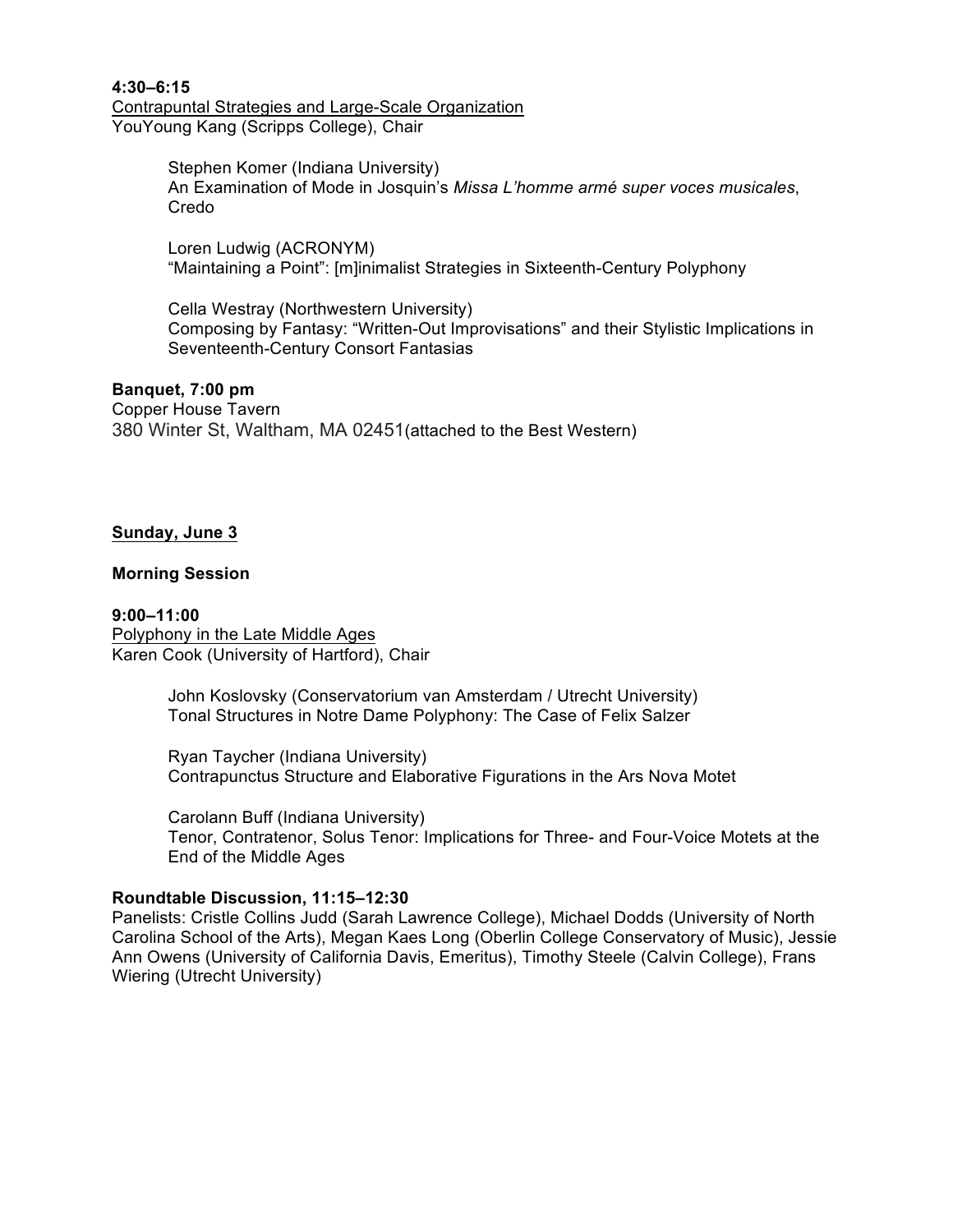# **Abstracts**

## **Transposition and Modulation**

Joel Lester (CUNY Graduate Center, Emeritus), Chair

#### Joseph Sargent (University of Alabama) **Tonal** *Varietas* **and the** *Octo Tonorum* **Magnificat**

The Renaissance eight-tone Magnificat collection is often described as a locus for variation. As a setting of Scriptural text in which each verse forms a separate unit based on a common canticle tone, the polyphonic Magnificat is naturally inclined toward progressive variation of musical material. To date, this concept of *varietas* has been understood primarily in terms of melody. The Magnificat's canticle tone, a simple recitational chant enlivened only by brief formulaic gestures at certain structural points, offers ample opportunities for variation in terms of added melodic flourishes, distribution in different voice parts, shifts in note values and mensuration, and employment of learned devices such as canon.

This focus on melody, however, overlooks how variety was also applied to tonal structures. Most polyphonic Magnificats are tonal (rather than modal) compositions, in that their pitch organizations are rooted in a canticle tone rather than octave species of fourths and fifths. Tonal thinking is particularly essential to *octo tonorum* collections, which encompass separate Magnificat settings for all eight canticle tones, each with its own central pitches. This system offers composers a ready-made laboratory in which to explore variations in such tonal features as referential pitches, strength and quality of cadential motion, harmonic stability, and relationships between tonal centers.

The Magnificats of Cristóbal de Morales (c.1500-53) offer a case study of how Renaissance composers applied variations to tonal structures. Analysis of Morales's music reveals several practices that show signs of what might today be called tonal thinking: (1) emphasizing a tone's customary pitch centers with medial/final cadences, but also cultivating versatility by stressing pitches outside this realm on select verses; (2) producing cadential motion of greater or lesser strength to reinforce markers of sectional form; (3) placing greater or lesser emphasis on harmonic motion (via homophonic presentation of the canticle tone melody as opposed to imitative polyphony); (4) manipulating the canticle tone with greater or lesser freedom, in a manner that weakens or strengthens the piece's tonal orientation; and (5) using transposition to offer different pitch centers as focal points.

# Gregory Barnett (Rice University) **Guido's Gamut and Tonal Style of the Early** *Seicento*

This paper explores the links between tonal style around the turn of the seventeenth century and the Guidonian pitch aggregates of cantus mollis and cantus durus. The aim is, first, to offer an approach that mitigates the complexities and anachronisms of recent "modal-hexachordal" analyses (e.g., Chafe 1992; Weaver 2015), and second, to throw the distinctively fluid idiom of this period into relief with respect to both major/minor tonality of the eighteenth century and the precepts of modal theory. The connection between the Guidonian pedagogy of pitch relations and early-*seicento* tonal style is investigated in three compositions: Peri's "Se tu parti da me" (1609); Frescobaldi's Recercar sopra mi, re, fa, mi (1615); and Rovetta's "Memento Domine" (1639). The collections in which these pieces are found use just a few combinations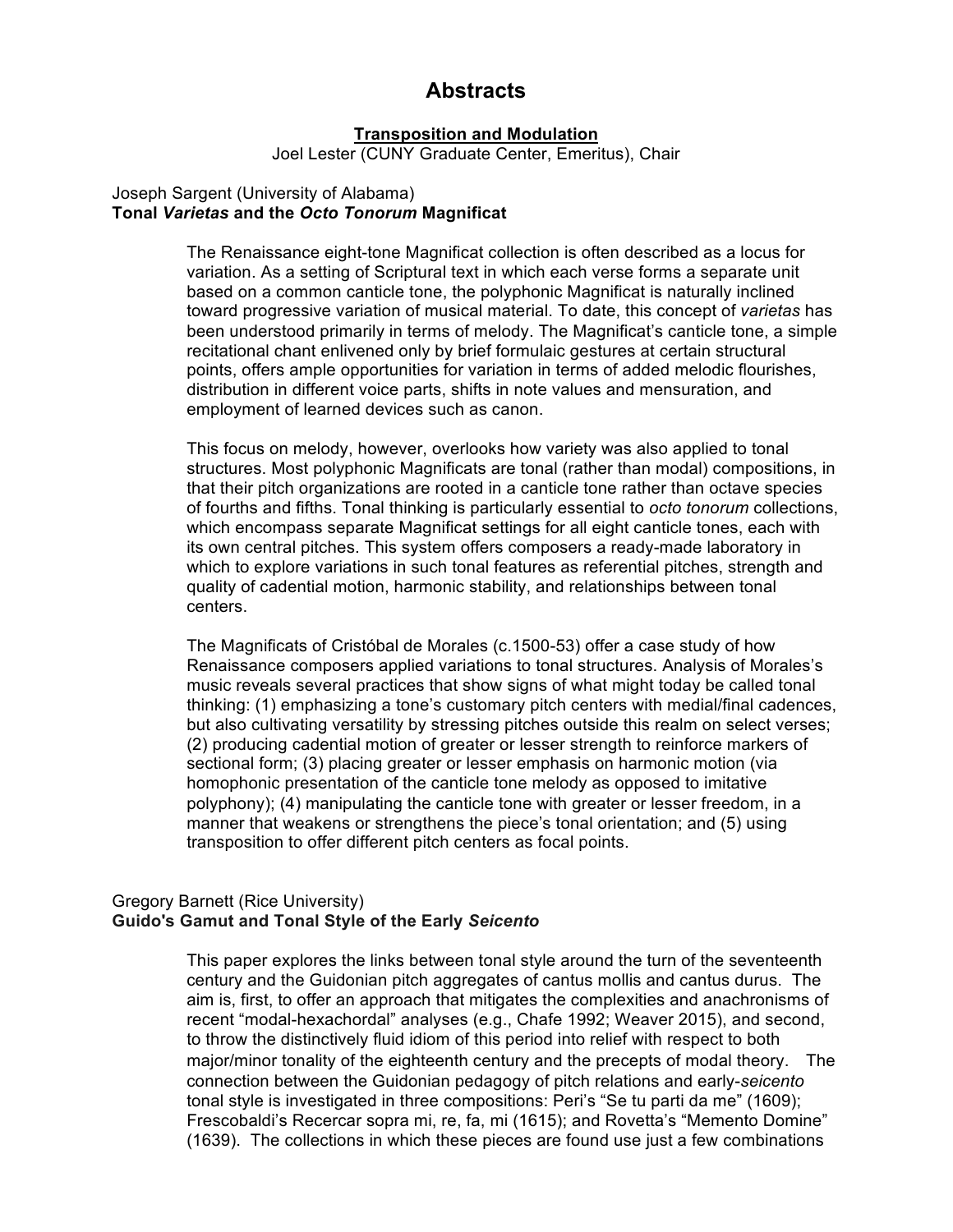of final and ♭ or ♮ signature (external tonal features), but within each piece the tonal style shows flexibility with respect to where cadences occur relative to the final and what kinds of cadences are used (internal features). In these pieces, the combination of final and signature lays out a field of flatward- or sharpward-ranging possibilities that are handled differently by each composer: while Rovetta works consistently among sharpward-ranging points of tonal focus suggested by a G-final and  $\natural$ -signature (G  $\natural$ ), Frescobaldi (A  $\natural$ ) plays on the possibilities for tonal ambiguity, and Peri  $(A \nvert)$  contradicts our expectations of tonal motion for text-expressive purposes. Further examples of a Handel aria and a Bach fugue show the consequences of a post-Guidonian, transposition-heavy tonal practice: while the early seventeenth-century repertory demonstrates little external variety but remarkable internal flexibility, the later practice—with its variety of keys but stereotyped functionalharmonic relations—reverses this (cf. Dahlhaus 1968). A final pair of examples, Andrea Gabrieli's Toccata del Decimo Tuono (before 1585) and Murschhauser's Praeambulum Decimi Toni (1707), exhibits the same change in tonal style in spite of their common designation of Mode 10. The findings here reveal not only the underlying relationship between the seventeenth- and eighteenth-century practices as tonal, but also how contemporary theorists interpreted the evolving tonal style of their time according to traditional modal precepts.

# Jessie Ann Owens (University of California Davis, Emeritus) **Beyond Mode: Theorizing "Key" in the Music of Cipriano de Rore**

Gregory Barnett, in an insightful essay on key signatures, distinguishes between what he calls "pitch aggregates"—the collections typically defined by the two cantus, cantus durus and cantus mollis—and "tonal focus." My paper uses his framework to explore certain features of the music of Cipriano de Rore that seem to challenge prevailing tonal practices. I am interested in pieces where the text demands or invites a response that might resemble shifts in key found in later music. In particular, I would like to revisit Harold Powers's study *Quando signor lasciaste* to see whether "Monteverdi's model for a multimodal madrigal" might provide an analytic framework for madrigals like *Da le belle contrade* and other compositions that portray interactions between distinct characters.

# **Histories of Tonalities** Eric Chafe (Brandeis University), Chair

# Kyle Adams (Indiana University) **Gradus ad Chromaticismum: Three Stages in the Development of Chromaticism**

This presentation will trace the development of the concept of "chromatic" from classical antiquity to the eighteenth century. While it is tempting to imagine that the meaning of "chromatic" simply transformed over several hundred years, the reality is more complicated: over time the dominant conception of musical space came to include different tones at the same location in the scale, and the chromatic genus provided a convenient intellectual scaffolding for accommodating those tones. I will outline the three main conceptual changes that took place in order for the term to adopt its current meaning:

> 1. Beginning in antiquity, the synemmenon tetrachord generated different tones at the same functional location and assigned different functions to two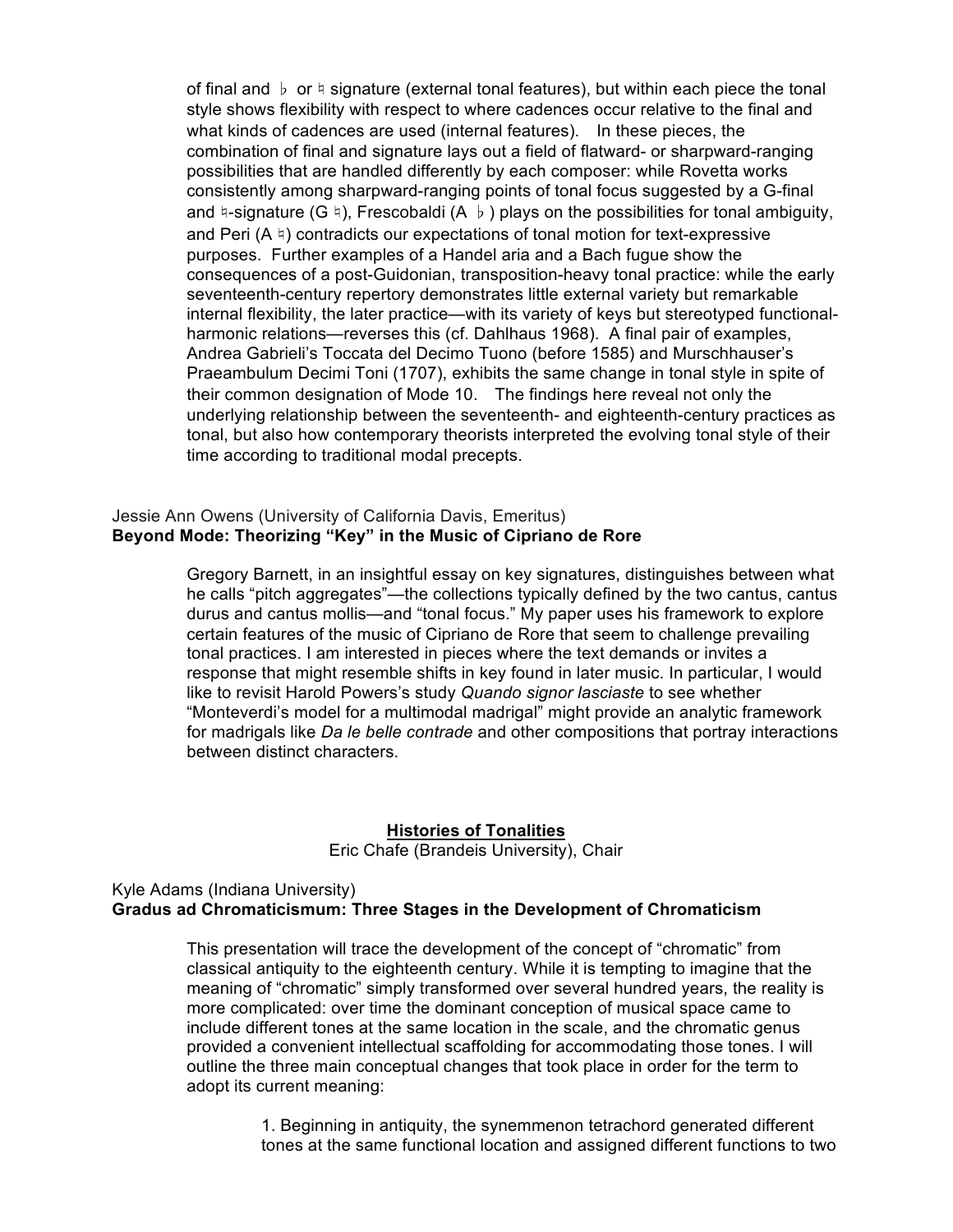of the existing tones.

2. Later, musica ficta opened up the possibility for one littera of the gamut to signify different pitches.

3. By the mid-sixteenth century, Zarlino and others used mixture of the diatonic and chromatic genera as a rationale for music that frequently employed consecutive semitones, and therefore also employed many pitches with accidentals.

My presentation will outline the transformation from "chromatic" signifying a separate genre to "chromatic" signifying a modification of a diatonic system. I will argue that this transformation resulted from the intellectual change in conception of musical space from a single set of moveable tones to a complex collection that could accommodate multiple forms of the same tone.

# Christopher Brody (University of Louisville) **What are Solar and Polar Tonality?**

Among the many vital contributions of Leonard Ratner's 1980 treatise *Classic Music* are his distinction between *solar* and *polar* tonal schemes for eighteenth-century music and his identification of the former with Baroque genres and the latter with the newer genres of midcentury and later. Solar schemes are those that move through closely-related keys without special preference for any of them, while polar schemes are those built around a fundamental tonic–dominant opposition, relegating any additional keys used to a tertiary status. Yet the distinction itself remains undertheorized, a bare stereotype, leaving questions such as: (1) At what levels of musical ontology (the work, the repertoire) does it operate? (2) How sharp is the distinction in musical practice? and (3) How did one give way to the other over the course of the eighteenth century? In response, this paper develops two related claims. First, the solar–polar distinction exaggerates the dominant's supposedly lesser role in some Baroque genres. Using data from Baroque concertos, chorales, and binary dances, I show that the dominant had a unique role in large-scale tonal structure even in the most overtly "solar" repertoires, as the most frequently used secondary key and by far the secondary key most likely to appear first. In this sense, the solar–polar distinction is one of degree rather than of kind. Second, solarity and polarity are contrasting approaches to the *temporality* of motion through tonal space, with a highly suggestive connection to the trajectory of form in eighteenth-century music. While solar works move through nontonic keys at a variable rate, polar works confine tertiary keys to generically constrained (relatively brief) formal timespans: development, contrasting middle, "X section." The implied evolutionary path sees tonality and form move in tandem: the larger (polar) forms of the late eighteenth century developed *not* from the larger (solar) forms of the Baroque, but rather from earlier small forms, the Baroque's most "polar." As these small forms expanded in scope, they retained the relative focus on tonic–dominant polarity—and the rigidity of this relationship within formal structures—leaving solarity, by century's end, noticeably archaic.

# Ian Quinn (Yale University) **A New Game of Tones: Scenes from an Imaginary History of Mode in the West**

European staff notation has changed radically over its longue durée. Though it began as an evolutionary development in the advance of tablature for the voice, it quickly lost that function and became a powerful regulative technology. What was at first a tool for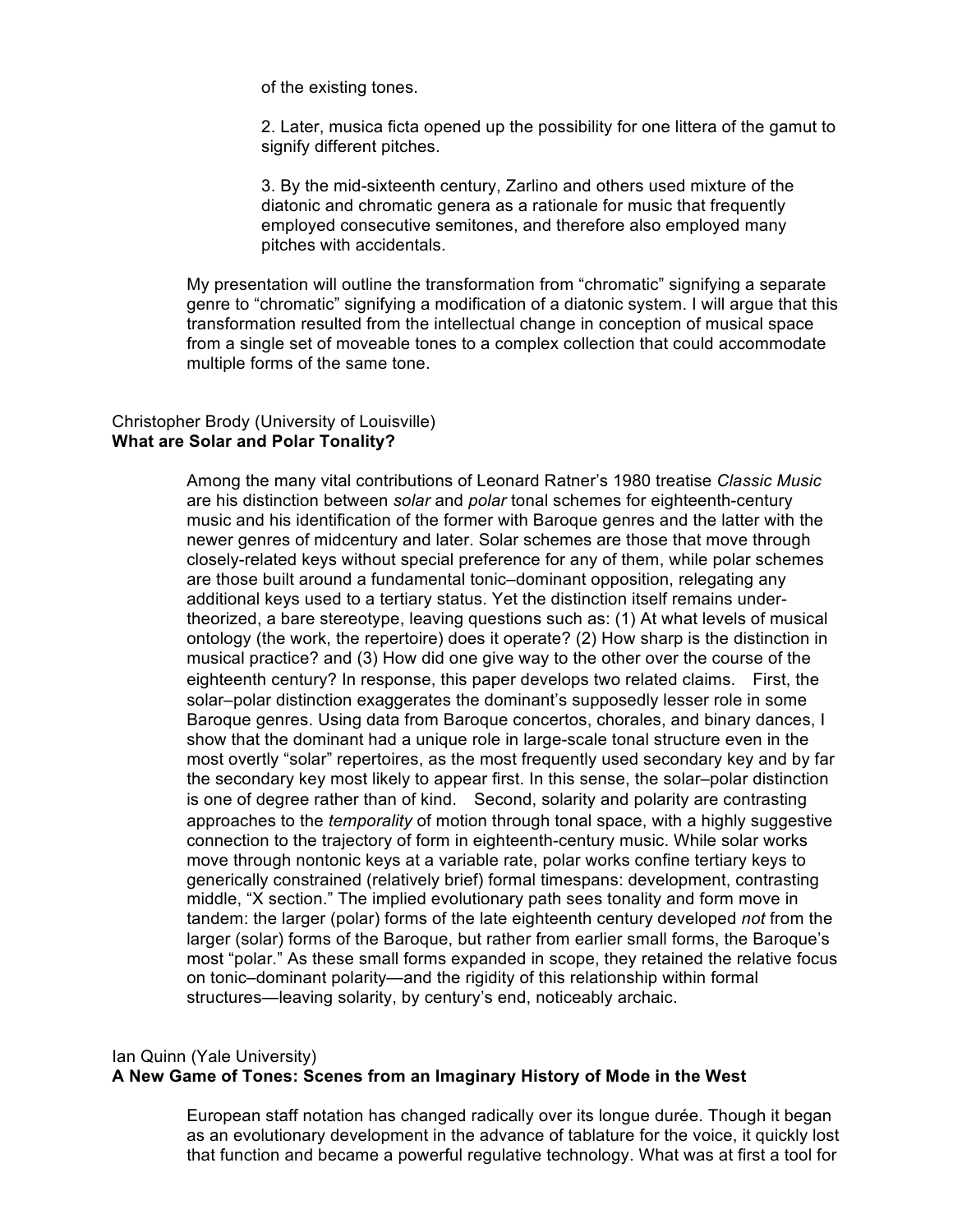easy sight reading has by our time become something very different: the staff has been given many tasks beyond those it was designed for, most crucially the temporal coordination of polyphony and the notation of absolute pitch, and adapted to everincreasing demands for precision in both domains. In the process, tonal structures that facilitate musical conceptualization, particularly those related to mode, were quickly subsumed beneath the musical surface.

This talk sketches an alternative evolutionary path that early staff notation and modal theory might have taken if their priorities had been otherwise: voices over instruments, relative pitch over absolute, and clarity of structure over precision of measurement. I will introduce this speculative notation by leading participants through a series of brief rule-based solmization and improvisation exercises known as canons of mode. I will demonstrate the notation's utility for executing a related shift in priority from modes (understood as institutionally contingent theoretical categories) to what Harold Powers called tonalities (understood as environmentally contingent cognitive categories) by presenting transcriptions of monophonic and polyphonic with clear tonalities but distant relationships to modal classification.

#### **Analysis and Performance**

Michael Dodds (University of North Carolina School of the Arts), Chair

# Peter Urquhart (University of New Hampshire) **A Revision of the Rules Described as Musica Ficta for Franco-Flemish Music**

The rule of "closest approach" or "propinquity" is the theoretical basis of our understanding of the practice of adding accidentals to make cadences in Renaissance music. The rule originated in the late 13th century, and its application in the 14th century remains a question for scholars and performers. But in the 15th and 16th centuries, it was clearly meant to be applied at cadences, and cadences alone according to contemporary theorists. Since there are rather few sharp accidentals to be found at cadences during this period, cadential inflection was accomplished through performers' accidentals. In the 14th and early 15th centuries, sharp accidentals were used explicitly at cadences, but that practice fell away by the middle of the 15th century. Instead, the signals alerting singers to inflect at cadences became nested in the contrapuntal form of the cadence itself, which settled into a consistent and predictable form.

Since cadences appear largely without explicit signs c. 1500, propinquity has been assumed to be a matter of choice by performers. Questions about that choice have been a constant issue for 20th century musicology; practice in most modern editions coalesced around the view that inflections would have taken place *unless* other lines surrounding the cadencing voices interfered. In this way, the priority of the *mi contra fa* prohibition was maintained. However, my study of a thousand motets proves that cadence inflection was assumed by composers regardless of interference from other lines, and that composers intentionally created that interference to flag cadences. Cadential cross- relations are widely observable in music in five- and six-voice textures, and even in textures of fewer lines at times (Ex. A). But these observations challenge the *mi contra fa* rule, already weakened by certain logical difficulties in application, and by comments of theorists from Tinctoris to Zarlino.

Statistics generated by the survey of a thousand motets for five or six voices point to an increase in interest in the cadential cross-relation after Josquin, particularly among composers from the North, whereas the opposite agenda is observable in those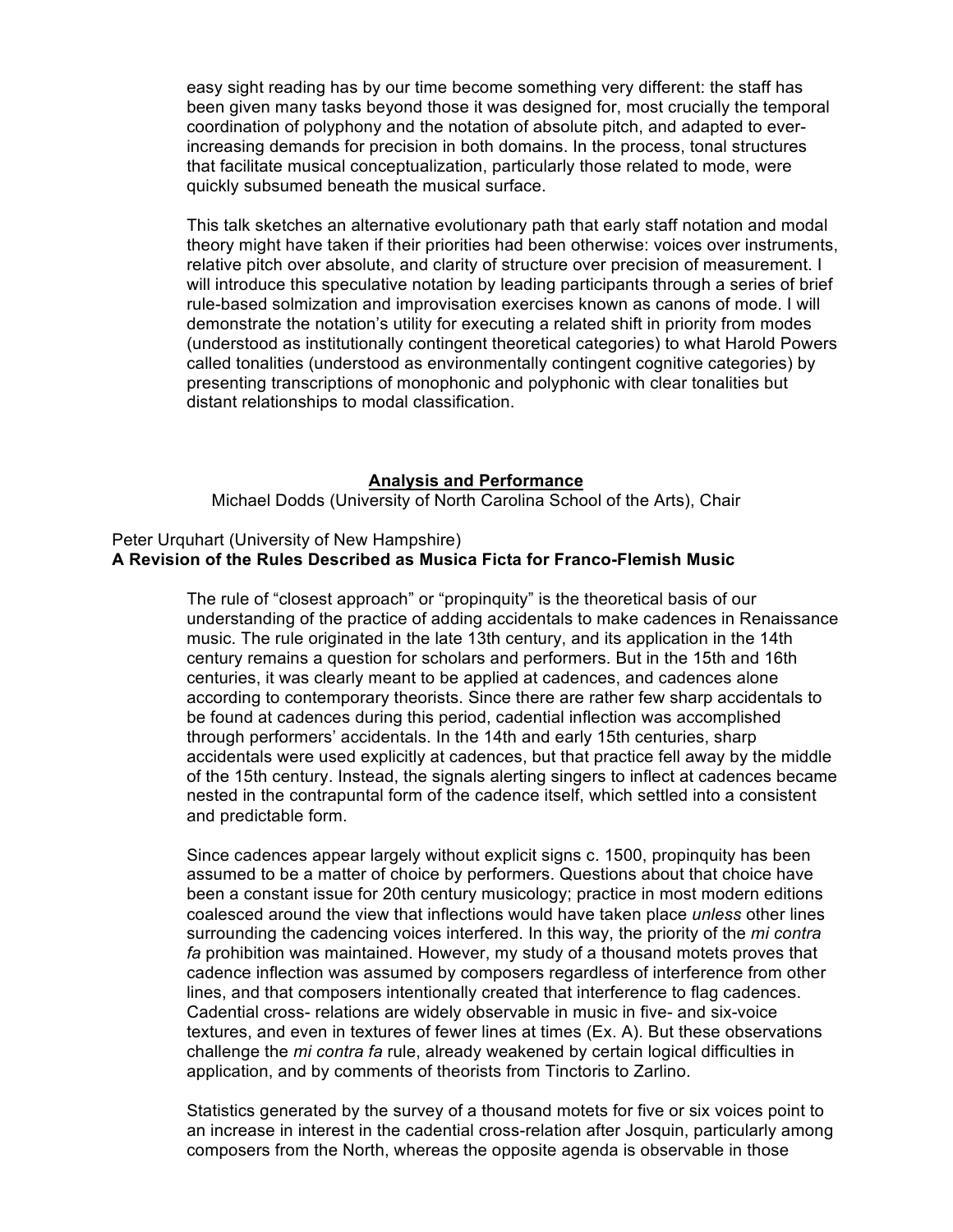composers whose attention was drawn to Italy (Ex. B). Four Franco-Flemish progenitors of the Italian madrigal are among the latter, so the future international style, exported by composers and theorists such as Palestrina and Zarlino, was predicted by the divide in practice between North and South. Among the early Franco-Flemish madrigal composers is Adrian Willaert, whose music shows a chronological development related to the divide, moving from engagement with cross-relations towards fastidious avoidance of simultaneous clashes. The Northern style continued among composers from Spain and England, so much so that the cadential crossrelation was accepted as an English usage and referred to as the "English cadence," celebrated in music as late as Purcell. However, the connection of the practice to the central Franco-Flemish tradition was lost, resulting in a continuous editorial tradition in the 19th and 20th centuries that chose to ignore or suppress cross-relation in modern editions of music before 1600.

# David Geary (Indiana University) **Analyzing Josquin Canons Through Improvisation**

Despite a renewed interest in early music within the theory community, analyzing this repertoire remains a challenge. In short, our methodologies lack the comprehensive explanatory power equivalent to tools associated with later centuries. A fertile area of research, though, is studying the working process of Renaissance musicians. Peter Schubert, Julie Cumming, and Philippe Canguilhem have verified that improvising counterpoint was more common amongst fifteenth- and sixteenth-century musicians than previously recognized. Taking their work as a starting point, my research is more explicitly analytical. A survey of duet canons in mass movements by Josquin confirms that composed Renaissance counterpoint closely parallels the rules for improvising *stretto fuga*. However, adopting an improvisation-based analytical model also reveals points of divergence between the two musical products, where notated works step beyond strict adherence to the improvisatory techniques.

After reviewing the rules for improvising two-voice canons, I present three analytical theses that are supported by musical examples: the *strong-beat preference rule*, *structural rest*, and *structural dissonance*. Following a culminating analysis of the duet canon in Josquin's "Sanctus" from his *Missa Hercules Dux Ferrarie*, I conclude by comparing the role of structure in this style and its treatment in repertoires from more recent centuries.

# Thérèse de Goede (Conservatorium van Amsterdam) **Continuo Realization of Frescobaldi's Bass Canzonas**

While the subject of eighteenth-century continuo playing has been rather well researched, seventeenth- century continuo practice is still open to many fundamental questions, for scholars as well as for performers. The realization of early seventeenthcentury bass lines, many of which lack continuo figures, is problematic because of the uncertainty about the harmonies intended by the composer. This holds even more so for works for solo bass and continuo, such as the canzonas for a solo bass instrument and b.c. by Girolamo Frescobaldi. Not only are they practically unfigured, but the solo bass is often in unison with the continuo bass, especially in slow sections, virtually resembling *partimenti*. For the realization of these basses, as well as for the realization of unfigured bass in general, continuo players often rely on their knowledge of tonal harmony (the basis of their theoretical training) or on the Rule of the Octave. However, an application of these principles to an early 17th-century continuo accompaniment will result in something not quite resembling the harmonic language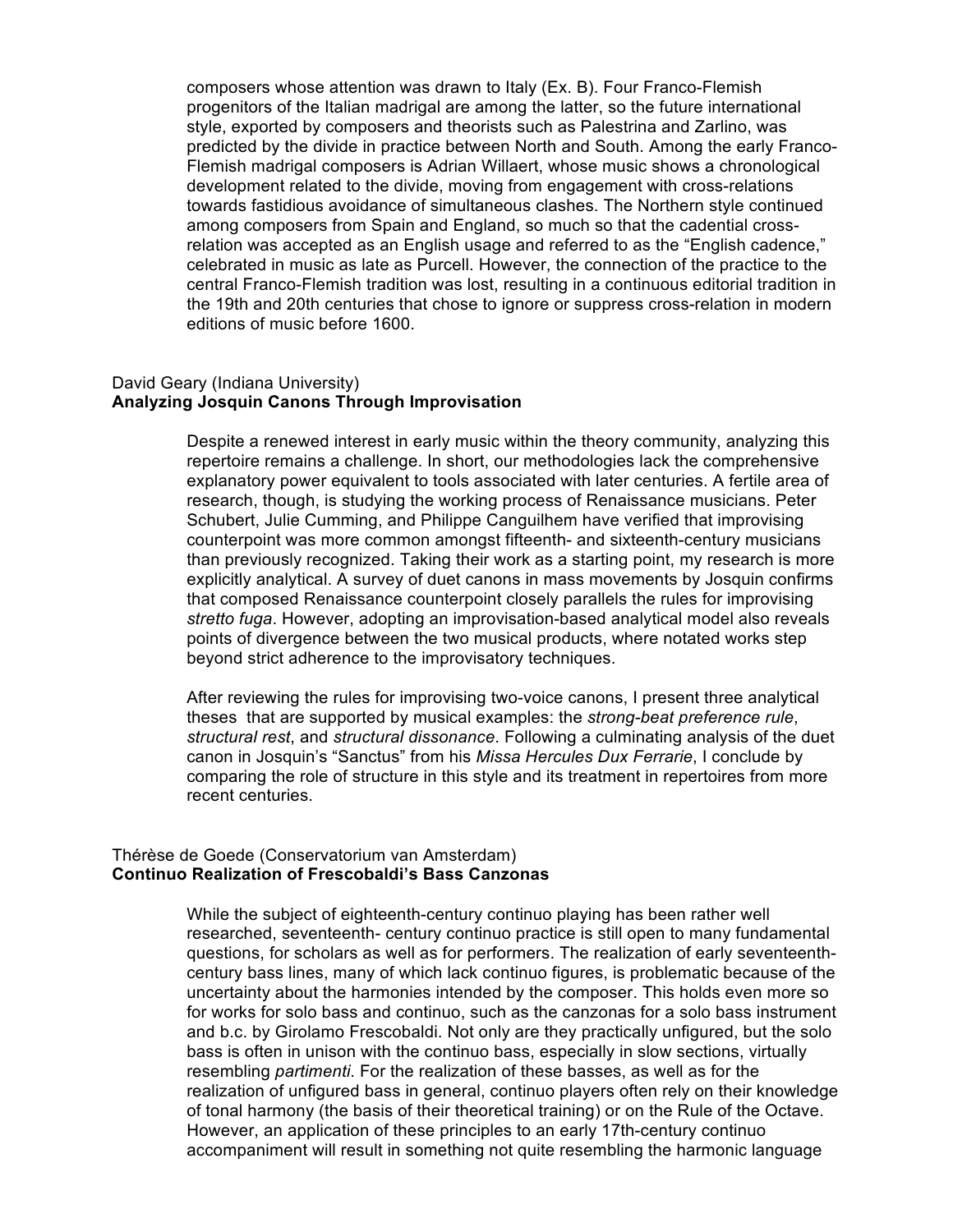of this period, let alone that of an individual composer.

The continuo treatises of Frescobaldi's time mainly deal with the basics of harmony and contain little information about playing style. This is probably one of the reasons that the earliest extant treatises (Agazzari-1607; Bianciardi-1607; Banchieri-1611; Sabbatini-1628) have generally been neglected. Yet, one of them, Francesco Bianciardi's *Breve regola per imparar' a sonare sopra il basso* (1607) does provide important information about voice leading typical for that period. Even so, this source, too, has been dismissed by both performers and scholars because of the many exceptions to Bianciardi's rules in contemporary compositions. What seems not to have been recognized is that these rules are a conversion of the rules for interval regulation given in practically all counterpoint treatises, from the early fifteenth century to at least as late as Banchieri's *Cartella musicale* (1614), and that some of these rules have been applied by composers until far into the seventeenth century.

If one aims to create continuo realizations which resemble the musical language of Frescobaldi and his contemporaries, comparative analysis of the early continuo primers, counterpoint treatises, and compositons (in particular Frescobaldi's own music), is indispensable. During my presentation I will demonstrate this with examples of possible realizations of Frescobaldi's *Canzon prima* (1634).

# **Contrapuntal Strategies and Large-Scale Organization**

YouYoung Kang (Scripps College), Chair

# Stephen Komer (Indiana University) **An Examination of Mode in Josquin's** *Missa L'homme armé super voces musicales***, Credo**

Renaissance modal theory has often been regarded as impractical for modern analysts and is frequently viewed as a sort of untouchable historical artifact in the history of music theory. Recently, Kyle Adams (2012) and Daniele Sabaino and Marco Mangani (2014) have reopened the discussion of Renaissance modality and its explanatory capabilities for musical investigation. This paper will use the Credo from Josquin's *Missa L'homme armé super voces musicales* to first exemplify some of the primary issues associated with applying modal theory, and then to demonstrate how such issues can be used advantageously through analysis. *Super voces musicales* is unique in that its "L'homme armé" cantus firmus is successively transposed between movements to each pitch of the natural hexachord, while maintaining a cadential layout that emphasizes the pitch D. Thus, a modal reading focused on the tenor cantus firmus directly conflicts with a modal reading focused on cadences. Using some common modal attributes – tenor, voice ranges, and cadential layout – I will begin to demonstrate how such conflicts can reconcile themselves through modal analysis rather than alienate each other through modal classification.

# Loren Ludwig (ACRONYM) **"Maintaining a Point": [m]inimalist Strategies in Sixteenth-Century Polyphony**

Though Minimalist music typically describes a compositional idiom and ideology associated with the mid-twentieth-century, many of the features that lend Minimalist (uppercase M) compositions their distinctive sound—obsessive repetition of melodic cells, diatonicism, slow, uniform harmonic rhythm, the accretion of simple gestures in individual voices into a complex polyphonic and polyrhythmic texture—appear in the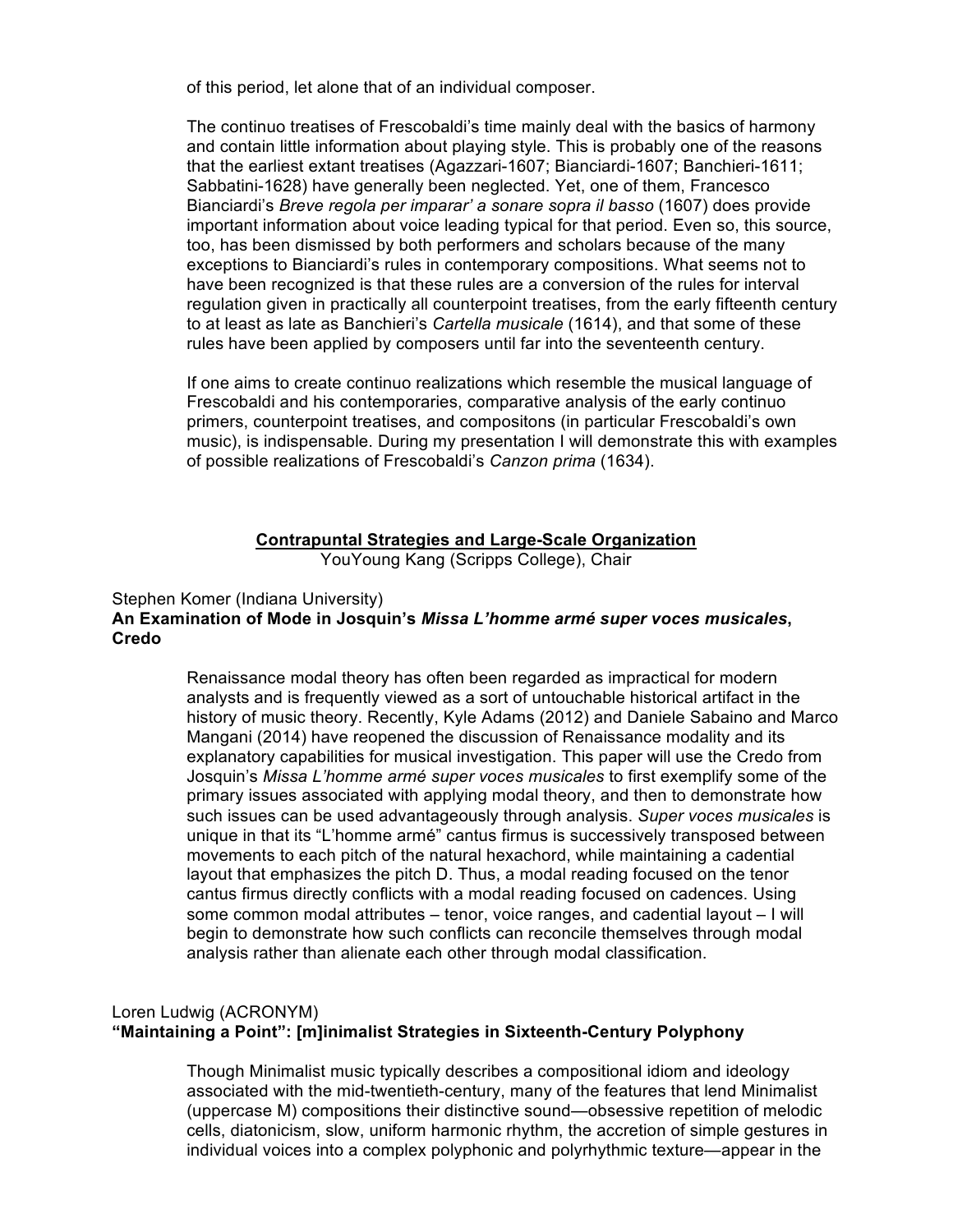compositional vocabularies of sixteenth- century composers and theorists. The repetition of melodic cells, for example, described by English theorists as "maintaining a point" and by Zarlino as composing "*con obbligo*," has not been fully appreciated for its generative and aesthetic importance in sixteenth-century polyphony, where it proliferates.

This paper explores two minimalist (lowercase m) procedures, "maintaining a point" and rhythmic serialism (lowercase s), in the works of a cohort of Elizabethan composers that include Thomas Morley, William Byrd, Alfonso Ferrabosco II, William Bathe, Elway Bevin, and Picforth. "Maintaining a point," a technique discussed in some detail by Zarlino, Morley, Bathe, and Bevin, entails numerous repetitions of a short succession of pitches in one voice of a polyphonic texture, often accompanied by free counterpoint in the remaining voices. Rhythmic serialism (used by Picforth, Byrd, Morley and others) allows each voice of a polyphonic passage to use one—and only one—rhythmic value (Picforth's five-part *In nomine* in Gb Bl Add. 31390, in which the treble proceeds exclusively in minims, the mean exclusively in dotted minims, the alto exclusively in semibreves, etc., provides an iconic example).

I develop two lines of argument. First, I identify a few analytical implications of the widespread use of minimalist techniques to shape the tonal structures of Elizabethan polyphony. Then, I consider what such procedures might tell us about contemporaneous tensions between emergent *seconda pratica* ideas about music as subordinate to words versus the simultaneous embrace of abstract and formal contrapuntal possibilities.

#### Cella Westray (Northwestern University)

# **Composing by Fantasy: "Written-Out Improvisations" and Their Stylistic Implications in Seventeenth-Century Consort Fantasias**

The seventeenth-century consort fantasia occupies a paradoxical space between conservative and progressive compositional practices. The genre underwent a revival and unique transformation beginning in the early decades of the seventeenth century, when a new generation of English composers consolidated older continental practices and inflected them with the more modern influences of basso continuo theory imported from Italy. These English fantasias, because of their frequent reliance upon imitative techniques, such as stretto canons, and upon sequences that were conceived, for the first time, from the bass, offer a unique window into the transitional history of stock contrapuntal patterns throughout the early Baroque. Although common sequential and canonic patterns were already widely in use in the sixteenth century as pedagogical devices for improvising and composing counterpoint, their manipulation in seventeenth-century consort fantasia literature is more stereotyped and repetitive. The fantasia style, although varied, also reflects theorists' recommendations for composing outer-voice frameworks in sequence and then diminuting them with what are perhaps best contrapuntally justified as written-out improvisations. These improvisational procedures therefore anticipate later Baroque sequential models, albeit that the earlier seventeenth-century procedures rely not on a theory of scale degrees but rather on contextually-memorized responses to particular situations. This can be conceptually explained by the fact that *fantasia* was defined more broadly as a psychological concept underpinned by its theoretical connection to a specific physiological *locus* in the mind, and associated in particular with the memorization and recitation of imitative points or passages for rhetorical effect.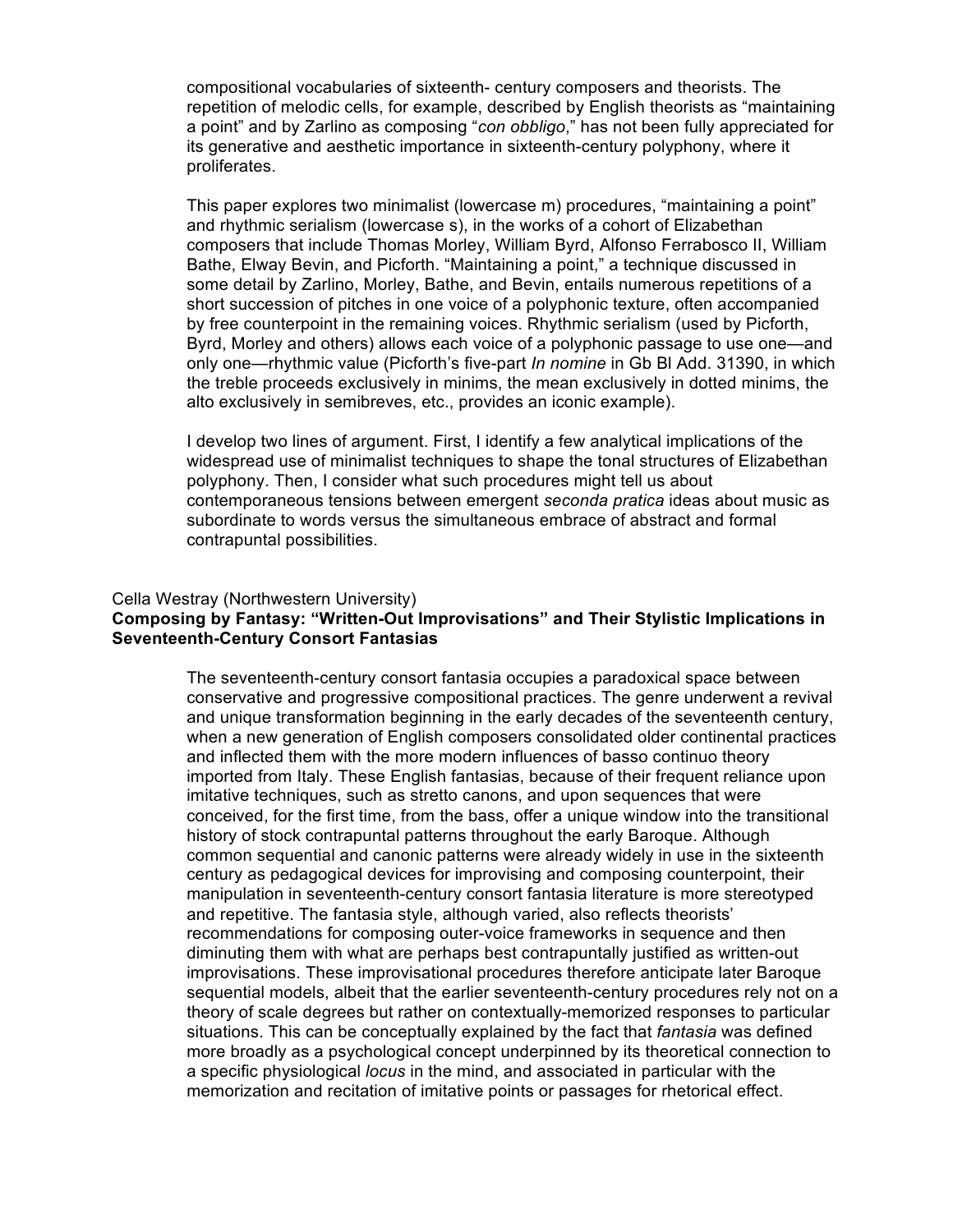## **Polyphony in the Late Middle Ages**

Karen Cook (University of Hartford), Chair

### John Koslovsky (Conservatorium van Amsterdam / Utrecht University) **Tonal Structures in Notre Dame Polyphony: The Case of Felix Salzer**

Throughout his career as a scholar and teacher, Felix Salzer (1904-1986) grappled with a single question: what, he asked, was the essence of polyphony in Western music? Though today we would view such a question as wholly misguided, one can only marvel at the intensity of Salzer's efforts to uncover hierarchical voice-leading procedures over a vast repertoire, which he encapsulated in oft-repeated catchphrases like "structural hearing," "directed motion," "tonal coherence," and the like. In no other music of the pre-common-practice era was he as committed to discovering such voice-leading procedures as in the music of the late-twelfth and early-thirteenth centuries, the so-called "Notre Dame" school. And, far from upholding a single and unchanging analytical position, Salzer's work in this area underwent considerable revision during his lifetime: in his engagement with sources, in his adaptation of Schenkerian analytical methodology, in his historiographical outlook, and in his value judgment of the music vis-à-vis that of later epochs.

The paper will first outline the development of Salzer's thoughts on Notre Dame polyphony and the various scholarly contexts surrounding it: from his 1935 book, *Sinn und Wesen der abendländischen Mehrstimmigkeit*; to his 1952 book, *Structural Hearing*; to an extended 1967 article, "Tonality in Early Medieval Polyphony"; and finally to an unpublished monograph typescript from the mid-1960s, *Tonal Coherence in Historical Perspective*, which contains some sixty separate analyses of Notre Dame polyphony. The paper will then examine the organum triplum "Alleluia Nativitas," attributed to Pérotin and analyzed by Salzer on three separate occasions (in 1935, 1952, and ca. 1965). While detailing the technical aspects of Salzer's analyses and laying bare the contingencies of his approach, the paper will propose alternative sketches for select passages, and at the same time incorporate research on memorization in Notre Dame polyphony (as developed by Berger 2005). In this way, the analysis will maintain a sensitivity to the relationship between oral and written practices in the Middle Ages, and it will seek to add a more dynamic dimension to the way we approach voice-leading structures in medieval polyphony.

# Ryan Taycher (Indiana University) **Contrapunctus Structure and Elaborative Figurations in the Ars Nova Motet**

The earliest *contrapunctus* treatises from the fourteenth century teach a compositional process in which one produces a note-against-note structural framework against a given tenor, then ornaments this framework to produce diminished counterpoint. Some of these treatises provide a series of examples of diminished counterpoint, but the process of elaboration is never explicitly described. However, by carefully analyzing the examples, we can observe the systematic process of ornamentation conveyed in these treatises to create elaborative figures. I will then present examples from contemporaneous motets by Vitry and Machaut in which we can observe many of these same elaborative figures, which function as stock patterns one could utilize in elaborating the *contrapunctus* structure. By understanding this compositional process and identifying these elaborative figurations in our analysis, we are better able to discern the underlying tonal structures operative in *Ars nova* motets.